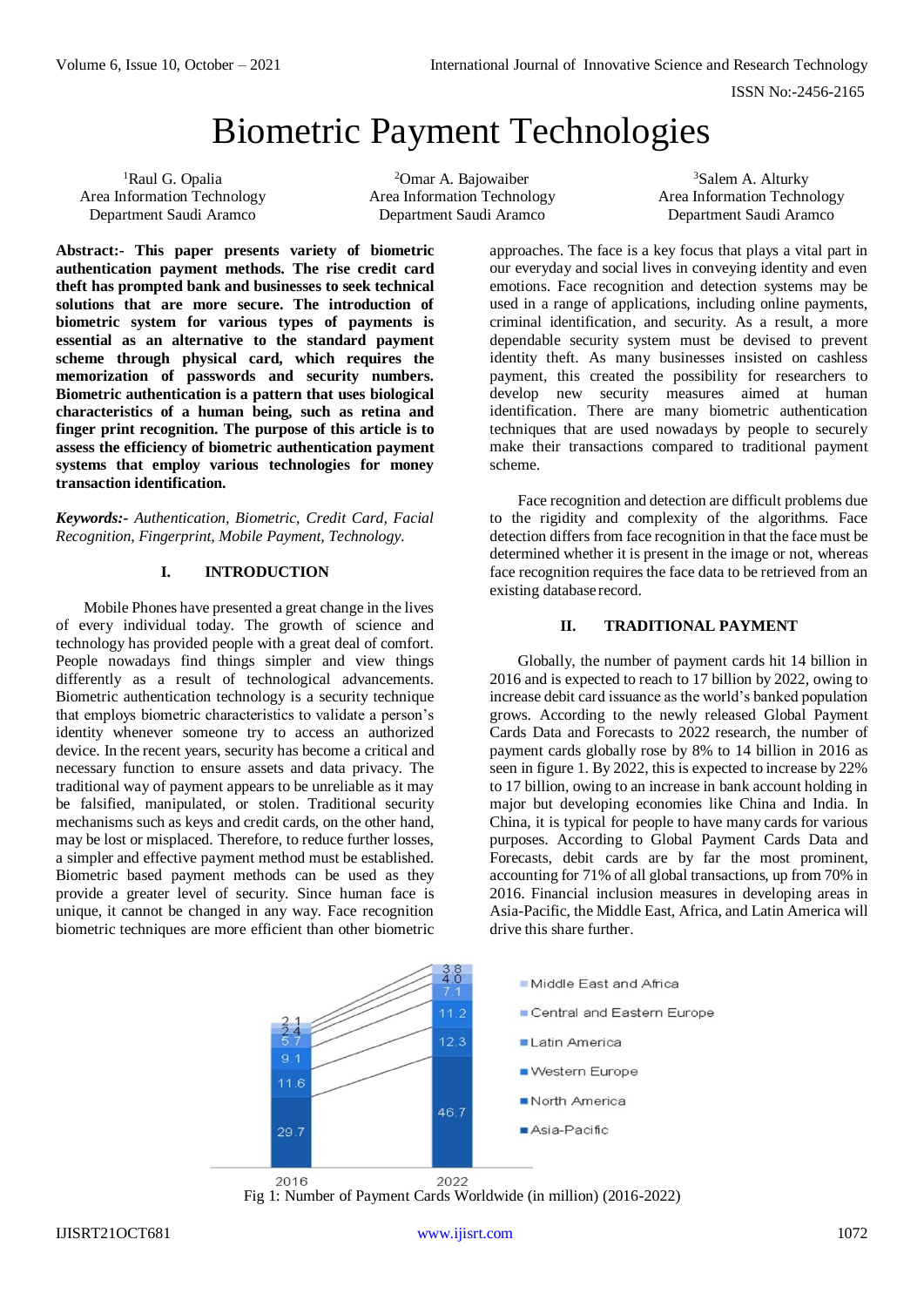### ISSN No:-2456-2165

#### **III. ONLINE MOBILE PAYMENT**

There are numerous online payment applications available around the world that allow users to pay via the app. This method allows the user to store his or her payment card account on his or her phone, and when he or she wants to pay for an item or service, he or she simply grabs the phone and positions it near the retailer's point of sale, which uses NFC technology. Fingerprint and facial recognition verification are also included in these pay applications. Due to their convenience and security, digital payment methods are gradually replacing cash and bank cards.

# **IV. FINGERPRINT PAYMENT SYSTEM**

Fingerprints is considered one of the secure and vital biometric payment methodologies. Fingerprint recognition systems accounted for 78% of all biometric technology revenues in 1998. These technologies analyze the friction ridges that cover fingerprints and categorize patterns of minutiae like ridge branches and end points. Fingerprint recognition devices for desktop and laptop access are inexpensive and readily available from a variety of suppliers. The pattern of friction ridges and valleys on a person's fingertips is used in this biometric technique. These patterns are shown to be distinctive for each person. Instead of typing passwords, a user merely has to touch a fingerprint device to gain virtually immediate access. Two finger samples are often used as an enrolment identification. The uniqueness of each fingerprint is one of the challenges of fingerprint technology. The most widespread biometric payment technique is fingerprint payment, which is based on finger scanning. The system frequently employs two-factor authentication, in which a finger scan replaces a card swipe and the user puts in a PIN (personal identification number) as normal. Figure 2 depicts the operation of one fingerprint payment system. Fingerprint verification is a suitable option for in-house systems where you can provide enough training and explanation to users and the system functions in a controlled environment. Due to comparatively low cost, compact size, and ease of integration of fingerprint authentication devices, the workstation access application area appears to be nearly entirely based on fingerprints.



Fig 2: Fingerprint Payment Process

## **V. FACIAL RECOGNITION PAYMENT SYSTEM**

Face recognition technology has been evolved in light of technological advancements to the point where it cannot be altered. Facial recognition payments are becoming more common in a number of nations, and they are expected to be more popular than the commonly utilized wearable payment technology. Face recognition may be accomplished using a variety technology. One method involves taking a picture of the face picture with a low- cost camera (visible spectrum). This approach extracts important elements from the middle area of a face picture that do not vary over time while excluding superficial features, facial emotions, or hair from the collected images. Facial recognition has a number of disadvantages, including being non-intrusive, hand-free, providing continuous authentication, and being widely recognized. Face recognition is expected to change the world of digital payment, especially nowadays during the COVID-19 pandemic, where people can make purchases without any cash, bank card or smart phone to avoid the risk of being infected and limit the virus spreading.